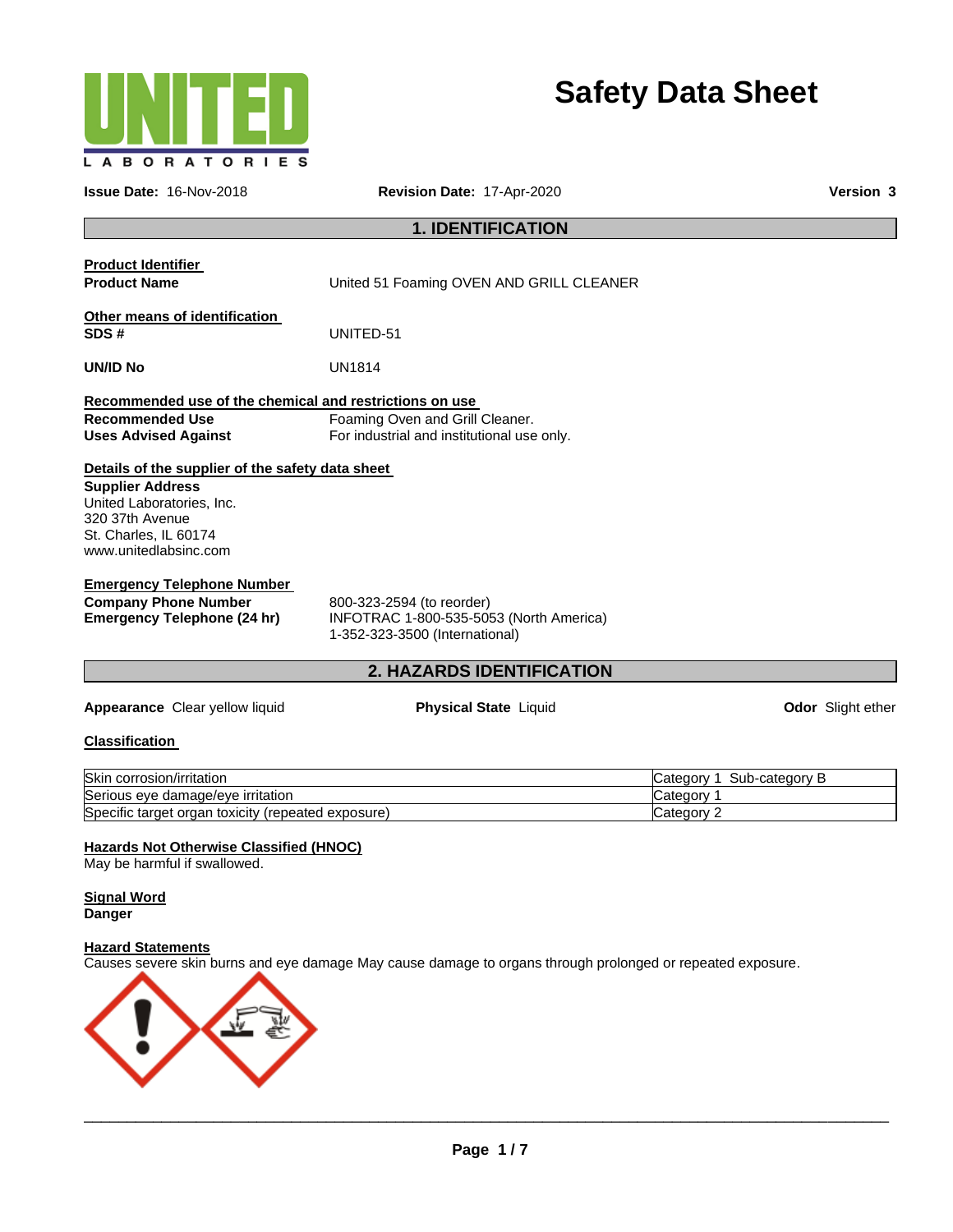#### **Precautionary Statements - Prevention**

Obtain special instructions before use. Do not handle until all safety precautions have been read and understood. Use personal protective equipment as required. Do not breathe dust/fume/gas/mist/vapors/spray. Wash face, hands and any exposed skin thoroughly after handling.

\_\_\_\_\_\_\_\_\_\_\_\_\_\_\_\_\_\_\_\_\_\_\_\_\_\_\_\_\_\_\_\_\_\_\_\_\_\_\_\_\_\_\_\_\_\_\_\_\_\_\_\_\_\_\_\_\_\_\_\_\_\_\_\_\_\_\_\_\_\_\_\_\_\_\_\_\_\_\_\_\_\_\_\_\_\_\_\_\_\_\_\_\_

#### **Precautionary Statements - Response**

If exposed or concerned: Get medical advice/attention.

IF IN EYES: Rinse cautiously with water for several minutes. Remove contact lenses, if present and easy to do. Continue rinsing Immediately call a poison center or doctor/physician.

IF ON SKIN (or hair): Remove/Take off immediately all contaminated clothing. Rinse skin with water/shower

Wash contaminated clothing before reuse.

IF INHALED: Remove victim to fresh air and keep at rest in a position comfortable for breathing.

Immediately call a poison center or doctor/physician.

IF SWALLOWED: Rinse mouth. Do NOT induce vomiting.

#### **Precautionary Statements - Storage**

Store locked up.

#### **Precautionary Statements - Disposal**

Dispose of contents/container to an approved waste disposal plant.

#### **Unknown Acute Toxicity**

5.6% of the mixture consists of ingredient(s) of unknown toxicity.

# **3. COMPOSITION/INFORMATION ON INGREDIENTS**

| <b>Chemical Name</b> | <b>CAS No</b> | Weight-%    |
|----------------------|---------------|-------------|
| Potassium hydroxide  | 1310-58-3     | Proprietarv |
| Trade Secret         | Proprietary   | Proprietarv |
| Trade Secret         | Proprietary   | Proprietarv |

\*\*If Chemical Name/CAS No is "proprietary" and/or Weight-% is listed as a range, the specific chemical identity and/or percentage of composition has been withheld as a trade secret.\*\*

#### **4. FIRST-AID MEASURES**

#### **First Aid Measures**

| <b>General Advice</b> | If exposed or concerned: Get medical advice/attention.                                                                                                                 |
|-----------------------|------------------------------------------------------------------------------------------------------------------------------------------------------------------------|
| <b>Eye Contact</b>    | Rinse immediately with plenty of water, also under the eyelids, for at least 15 minutes.<br>Seek immediate medical attention/advice.                                   |
| <b>Skin Contact</b>   | Wash with soap and water. Take off contaminated clothing. Wash contaminated clothing<br>before reuse. If skin irritation persists, call a physician.                   |
| <b>Inhalation</b>     | Remove to fresh air. Oxygen or artificial respiration if needed. Call a physician or poison<br>control center immediately.                                             |
| Ingestion             | Do not induce vomiting. Call a physician or poison control center immediately. Drink large<br>amounts of water. Never give anything by mouth to an unconscious person. |

#### **Most important symptoms and effects**

| <b>Symptoms</b> | Burning and/or irritation to eyes and skin. May cause irritation to the mucous membranes   |
|-----------------|--------------------------------------------------------------------------------------------|
|                 | and upper respiratory tract. Irritation and corrosive burns to mouth, throat, and stomach. |

#### **Indication of any immediate medical attention and special treatment needed**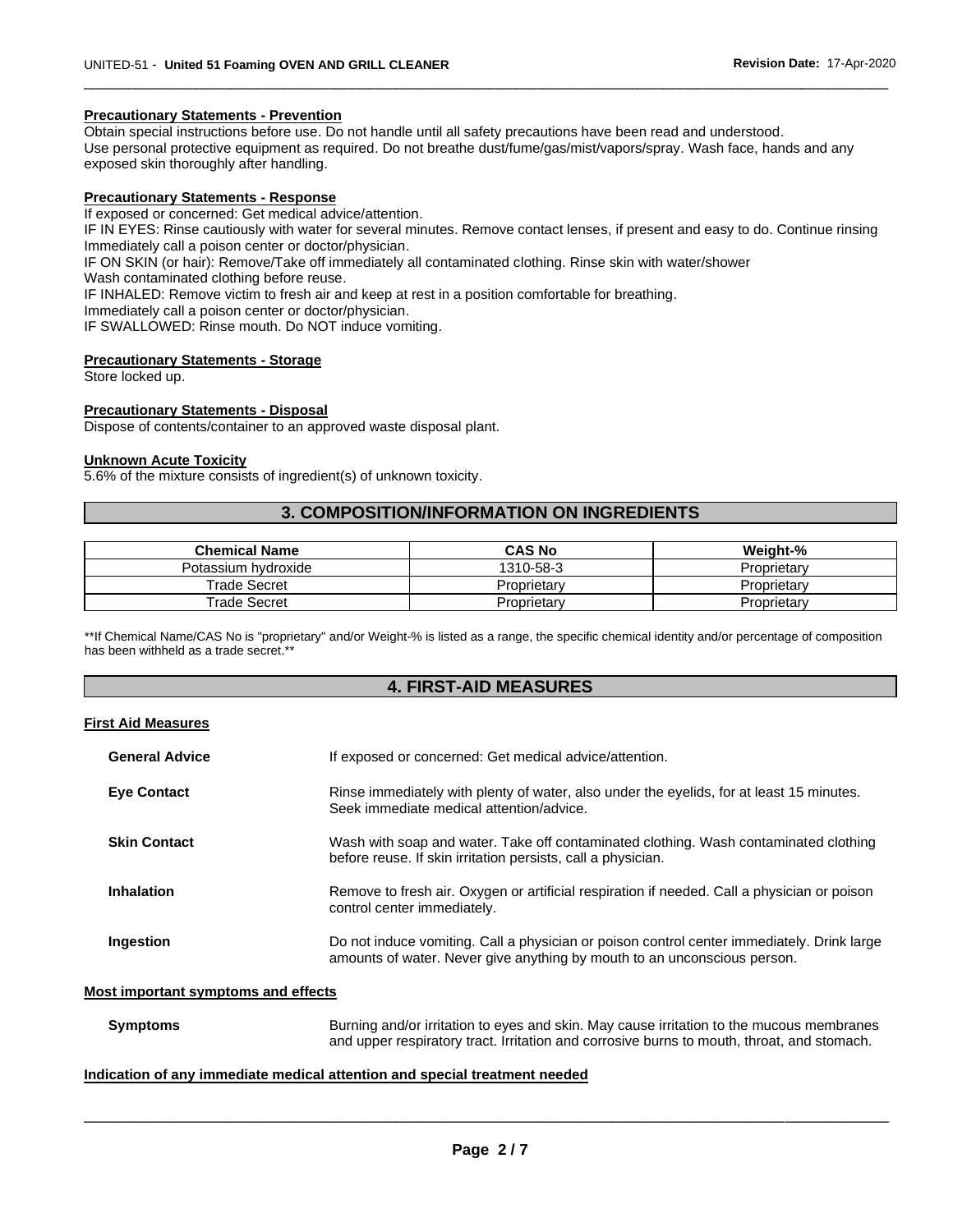\_\_\_\_\_\_\_\_\_\_\_\_\_\_\_\_\_\_\_\_\_\_\_\_\_\_\_\_\_\_\_\_\_\_\_\_\_\_\_\_\_\_\_\_\_\_\_\_\_\_\_\_\_\_\_\_\_\_\_\_\_\_\_\_\_\_\_\_\_\_\_\_\_\_\_\_\_\_\_\_\_\_\_\_\_\_\_\_\_\_\_\_\_ **Notes to Physician**  Treat symptomatically.

# **5. FIRE-FIGHTING MEASURES**

#### **Suitable Extinguishing Media**

Water. Dry chemical. Carbon dioxide (CO2). Alcohol resistant foam.

**Unsuitable Extinguishing Media** Not determined.

#### **Specific Hazards Arising from the Chemical**

Combustion products may be toxic.

**Hazardous Combustion Products** Phosphorus oxides. Carbon oxides.

#### **Protective equipment and precautions for firefighters**

As in any fire, wear self-contained breathing apparatus pressure-demand, MSHA/NIOSH (approved or equivalent) and full protective gear.

#### **6. ACCIDENTAL RELEASE MEASURES**

#### **Personal precautions, protective equipment and emergency procedures**

**Personal Precautions Use personal protective equipment as required.** 

#### **Methods and material for containment and cleaning up**

**Methods for Containment** Prevent further leakage or spillage if safe to do so.

**Methods for Clean-Up** Contain and collect with an inert absorbent and place into an appropriate container for disposal. Small spills may be permitted to be flushed to a sanitary sewer. Check with local authorities before proceeding.

### **7. HANDLING AND STORAGE**

#### **Precautions for safe handling**

**Advice on Safe Handling** Wash thoroughly after handling. Use personal protection recommended in Section 8. Do not breathe dust/fume/gas/mist/vapors/spray. When diluting, always add acid slowly to water and stir well to avoid spattering. Obtain special instructions before use. Do not handle until all safety precautions have been read and understood.

#### **Conditions for safe storage, including any incompatibilities**

**Storage Conditions Keep containers tightly closed in a dry, cool and well-ventilated place. Store locked up.** Store away from incompatible materials. Protect container from physical damage. Keep out of the reach of children. Keep closed containers from hard freezing as this could cause the drum to rupture.

**Incompatible Materials Acids. Strong oxidizing agents. Leather. Wool. Metals such as aluminum, tin, and zinc.** 

# **8. EXPOSURE CONTROLS/PERSONAL PROTECTION**

#### **Exposure Guidelines**

| <b>Chemical Name</b>             | TLV<br><b>ACGIH</b>         | <b>OSHA PEL</b>                       | <b>NIOSH IDLH</b>                 |
|----------------------------------|-----------------------------|---------------------------------------|-----------------------------------|
| Potassium hydroxide<br>1310-58-3 | Ceiling: $2 \text{ mg/m}^3$ | (vacated) Ceiling: $2 \text{ mg/m}^3$ | Ceiling: 2<br>. 2 mg/m $^{\circ}$ |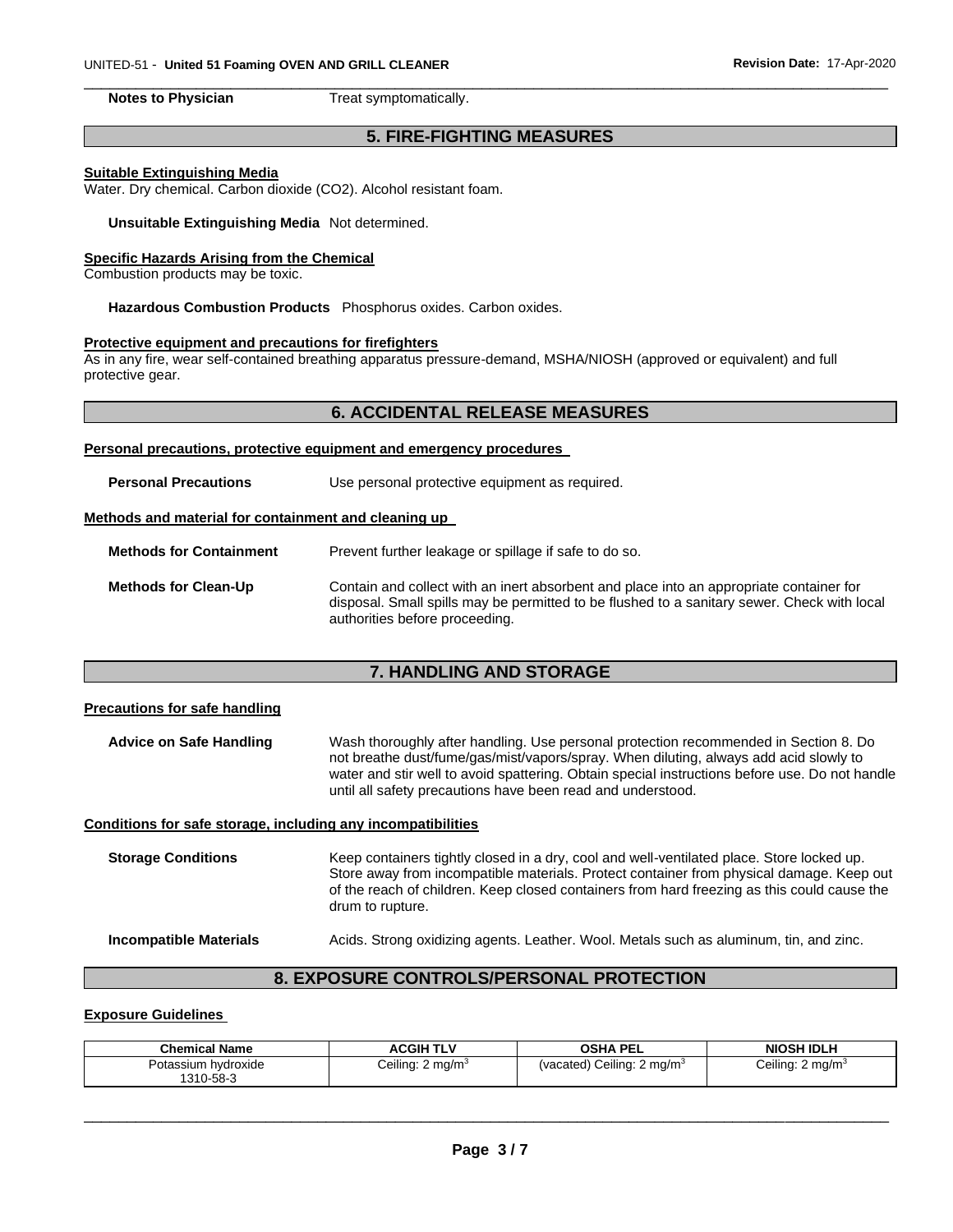| Trade Secret | TWA: 20 ppm | TWA: 50 ppm<br>TWA: 240 mg/m $3$<br>(vacated) TWA: 25 ppm | IDLH: 700 ppm<br>TWA: 5 ppm<br>TWA: 24 mg/m <sup>3</sup> |
|--------------|-------------|-----------------------------------------------------------|----------------------------------------------------------|
|              |             | (vacated) TWA: 120 mg/m <sup>3</sup><br>(vacated) S*      |                                                          |
| Trade Secret | 2 mg/ $m3$  | 2 mg/m $3$                                                |                                                          |

#### **Appropriate engineering controls**

| <b>Engineering Controls</b> | Apply technical measures to comply with the occupational exposure limits. |
|-----------------------------|---------------------------------------------------------------------------|
|                             | Individual protection measures, such as personal protective equipment     |

| <b>Eye/Face Protection</b> | Splash proof chemical safety goggles. |
|----------------------------|---------------------------------------|

**Skin and Body Protection** Wear rubber or neoprene gloves.

**Respiratory Protection** General ventilation is normally adequate. Use appropriate respiratory protection if application method produces a fine spray or mists. Use NIOSH/MSHA approved respiratory protection equipment when airborne exposure limits are exceeded.

**General Hygiene Considerations** Handle in accordance with good industrial hygiene and safety practice.

# **9. PHYSICAL AND CHEMICAL PROPERTIES**

#### **Information on basic physical and chemical properties**

| <b>Physical State</b>               | Liquid              |                       |                |
|-------------------------------------|---------------------|-----------------------|----------------|
| Appearance                          | Clear yellow liquid | Odor                  | Slight ether   |
| <b>Color</b>                        | Yellow              | <b>Odor Threshold</b> | Not determined |
| <b>Property</b>                     | Values              | Remarks • Method      |                |
| рH                                  | $13 - 14$           |                       |                |
| <b>Melting Point/Freezing Point</b> | Not determined      |                       |                |
| <b>Boiling Point/Boiling Range</b>  | 100 °C / 212 °F     |                       |                |
| <b>Flash Point</b>                  | <b>None</b>         |                       |                |
| <b>Evaporation Rate</b>             | $\sim$ 1            |                       |                |
| <b>Flammability (Solid, Gas)</b>    | $n/a$ -liquid       |                       |                |
| <b>Upper Flammability Limits</b>    | Not determined      |                       |                |
| <b>Lower Flammability Limit</b>     | Not determined      |                       |                |
| <b>Vapor Pressure</b>               | Not determined      |                       |                |
| <b>Vapor Density</b>                | Not determined      |                       |                |
| <b>Specific Gravity</b>             | 1.12                | (Water = 1)           |                |
| <b>Water Solubility</b>             | Completely soluble  |                       |                |
| Solubility in other solvents        | Not determined      |                       |                |
| <b>Partition Coefficient</b>        | Not determined      |                       |                |
| <b>Auto-ignition Temperature</b>    | Not determined      |                       |                |
| <b>Decomposition Temperature</b>    | Not determined      |                       |                |
| <b>Kinematic Viscosity</b>          | Not determined      |                       |                |
| <b>Dynamic Viscosity</b>            | Not determined      |                       |                |
| <b>Explosive Properties</b>         | Not determined      |                       |                |
| <b>Oxidizing Properties</b>         | Not determined      |                       |                |
| <b>VOC Content</b>                  | 4%                  |                       |                |

# **10. STABILITY AND REACTIVITY**

#### **Reactivity**

Not reactive under normal conditions.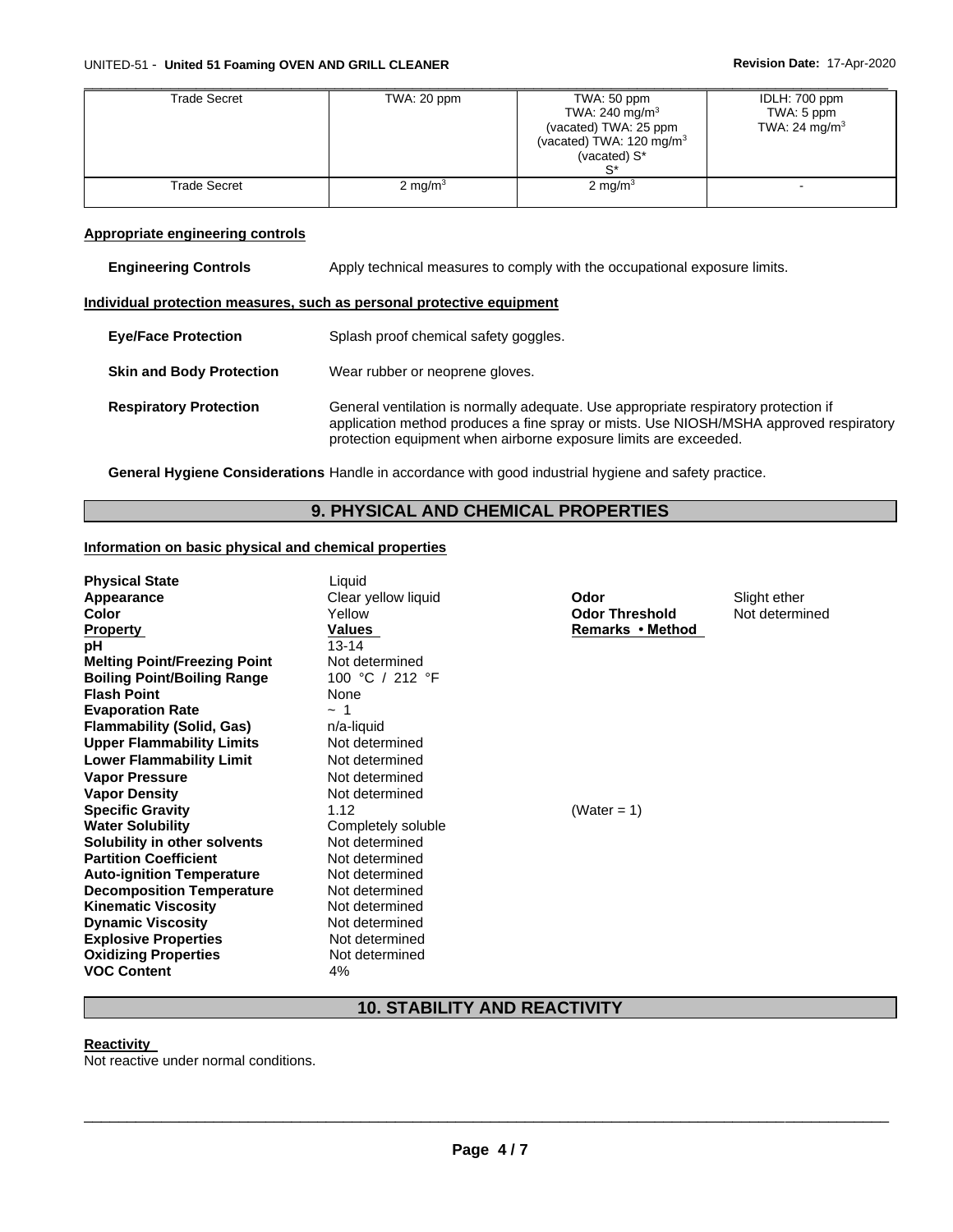### **Chemical Stability**

Stable under recommended storage conditions.

#### **Possibility of Hazardous Reactions**

This product reacts violently with bases, spattering and liberating heat. Hazardous polymerization does not occur.

#### **Conditions to Avoid**

Keep out of reach of children.

#### **Incompatible Materials**

Acids. Strong oxidizing agents. Leather. Wool. Metals such as aluminum, tin, and zinc.

#### **Hazardous Decomposition Products**

Oxides of phosphorous. Carbon oxides.

# **11. TOXICOLOGICAL INFORMATION**

\_\_\_\_\_\_\_\_\_\_\_\_\_\_\_\_\_\_\_\_\_\_\_\_\_\_\_\_\_\_\_\_\_\_\_\_\_\_\_\_\_\_\_\_\_\_\_\_\_\_\_\_\_\_\_\_\_\_\_\_\_\_\_\_\_\_\_\_\_\_\_\_\_\_\_\_\_\_\_\_\_\_\_\_\_\_\_\_\_\_\_\_\_

#### **Information on likely routes of exposure**

| <b>Product Information</b> |                                  |
|----------------------------|----------------------------------|
| <b>Eve Contact</b>         | Causes severe eye damage.        |
| <b>Skin Contact</b>        | Causes severe skin burns.        |
| <b>Inhalation</b>          | Avoid breathing vapors or mists. |
| Ingestion                  | May be harmful if swallowed.     |

#### **Component Information**

| <b>Chemical Name</b>             | Oral LD50           | Dermal LD50                                                                    | <b>Inhalation LC50</b> |
|----------------------------------|---------------------|--------------------------------------------------------------------------------|------------------------|
| Potassium hydroxide<br>1310-58-3 | $= 214$ mg/kg (Rat) |                                                                                |                        |
| <b>Trade Secret</b>              | $= 470$ mg/kg (Rat) | $= 2270$ mg/kg (Rat) = 220 mg/kg ( $= 2.21$ mg/L (Rat) 4 h = 450 ppm<br>Rabbit | (Rat)4 h               |

#### **Information on physical, chemical and toxicological effects**

**Symptoms** Please see section 4 of this SDS for symptoms.

#### **Delayed and immediate effects as well as chronic effects from short and long-term exposure**

| Carcinogenicity                                          | This product does not contain any carcinogens or potential carcinogens as listed by OSHA,<br>IARC, ACGIH, or NTP. |
|----------------------------------------------------------|-------------------------------------------------------------------------------------------------------------------|
| <b>STOT - repeated exposure</b>                          | May cause damage to organs through prolonged or repeated exposure.                                                |
| <b>Numerical measures of toxicity</b><br>Not determined. |                                                                                                                   |
| <b>Unknown Acute Toxicity</b>                            | 5.6% of the mixture consists of ingredient(s) of unknown toxicity.                                                |

# **12. ECOLOGICAL INFORMATION**

#### **Ecotoxicity**

Not determined.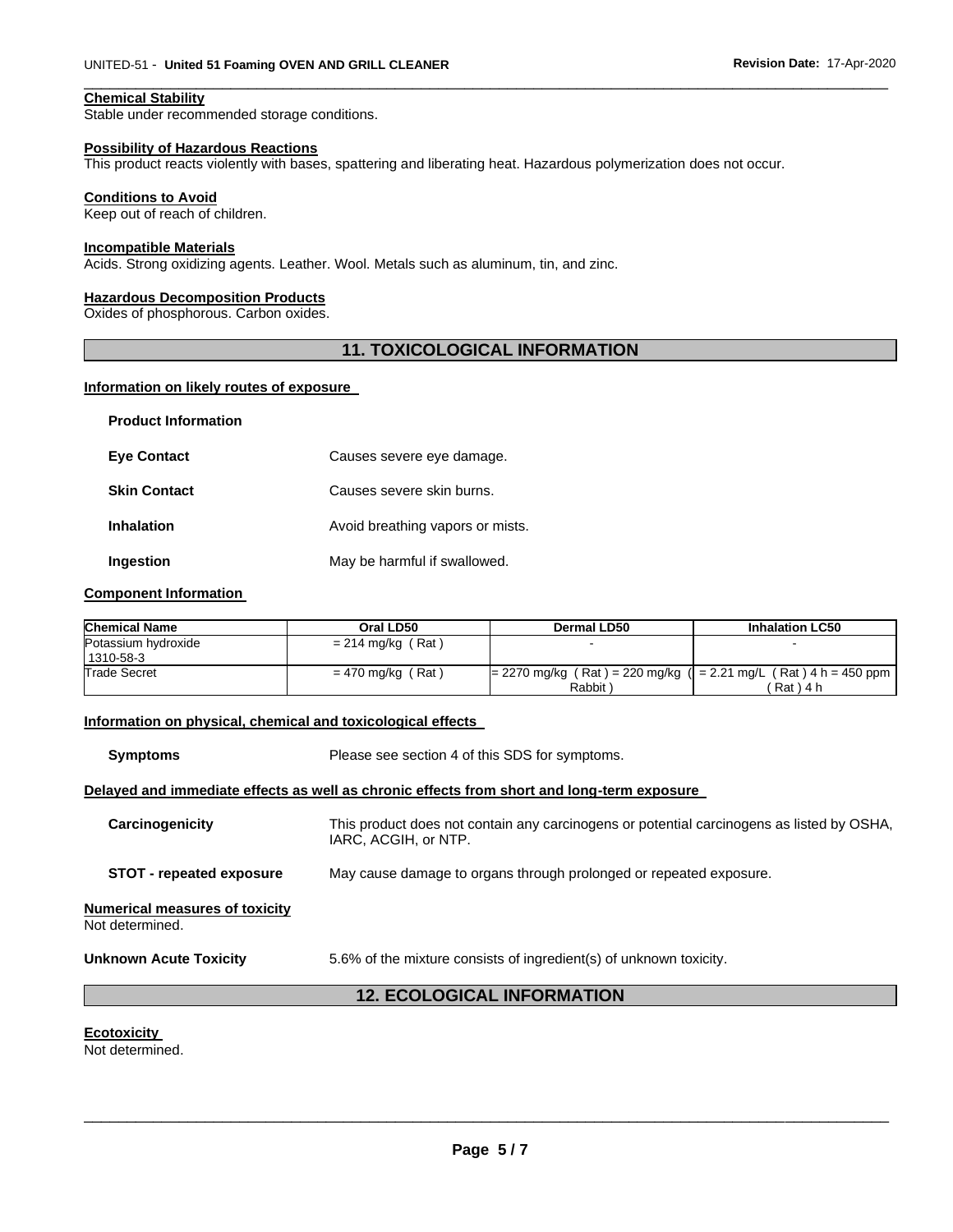# **Persistence/Degradability**

Not determined.

#### **Bioaccumulation**

Not determined.

# **Mobility**

Not determined.

#### **Other Adverse Effects**

Not determined.

# **13. DISPOSAL CONSIDERATIONS**

\_\_\_\_\_\_\_\_\_\_\_\_\_\_\_\_\_\_\_\_\_\_\_\_\_\_\_\_\_\_\_\_\_\_\_\_\_\_\_\_\_\_\_\_\_\_\_\_\_\_\_\_\_\_\_\_\_\_\_\_\_\_\_\_\_\_\_\_\_\_\_\_\_\_\_\_\_\_\_\_\_\_\_\_\_\_\_\_\_\_\_\_\_

#### **Waste Treatment Methods**

| <b>Disposal of Wastes</b>     | Disposal should be in accordance with applicable regional, national and local laws and<br>regulations. |
|-------------------------------|--------------------------------------------------------------------------------------------------------|
| <b>Contaminated Packaging</b> | Disposal should be in accordance with applicable regional, national and local laws and<br>regulations. |

#### **California Hazardous Waste Status**

| <b>Chemical Name</b>     | California<br>a Hazardous Waste Status |
|--------------------------|----------------------------------------|
| ı hvdroxide<br>Potassium | Toxic<br>___                           |
| 1310-58-3                | ∴orrosive                              |

# **14. TRANSPORT INFORMATION**

| <b>Note</b>                                                                                                  | Please see current shipping paper for most up to date shipping information, including<br>exemptions and special circumstances. Shipping in quarts under DOT: Consumer<br>commodity ORM-D. |  |  |
|--------------------------------------------------------------------------------------------------------------|-------------------------------------------------------------------------------------------------------------------------------------------------------------------------------------------|--|--|
| DOT<br><b>UN/ID No</b><br><b>Proper Shipping Name</b><br><b>Hazard Class</b><br><b>Packing Group</b>         | UN1814<br>Potassium hydroxide, solution<br>8<br>Ш                                                                                                                                         |  |  |
| <b>IMDG</b><br><b>UN/ID No</b><br><b>Proper Shipping Name</b><br><b>Hazard Class</b><br><b>Packing Group</b> | UN1814<br>Potassium hydroxide, solution<br>8<br>Ш                                                                                                                                         |  |  |
| IATA<br><b>UN/ID No</b>                                                                                      | Please contact manufacturer for more information.                                                                                                                                         |  |  |
| <b>15. REGULATORY INFORMATION</b>                                                                            |                                                                                                                                                                                           |  |  |

#### **International Inventories**

**TSCA** Listed.

# **Legend:**

*TSCA - United States Toxic Substances Control Act Section 8(b) Inventory* 

#### **US Federal Regulations**